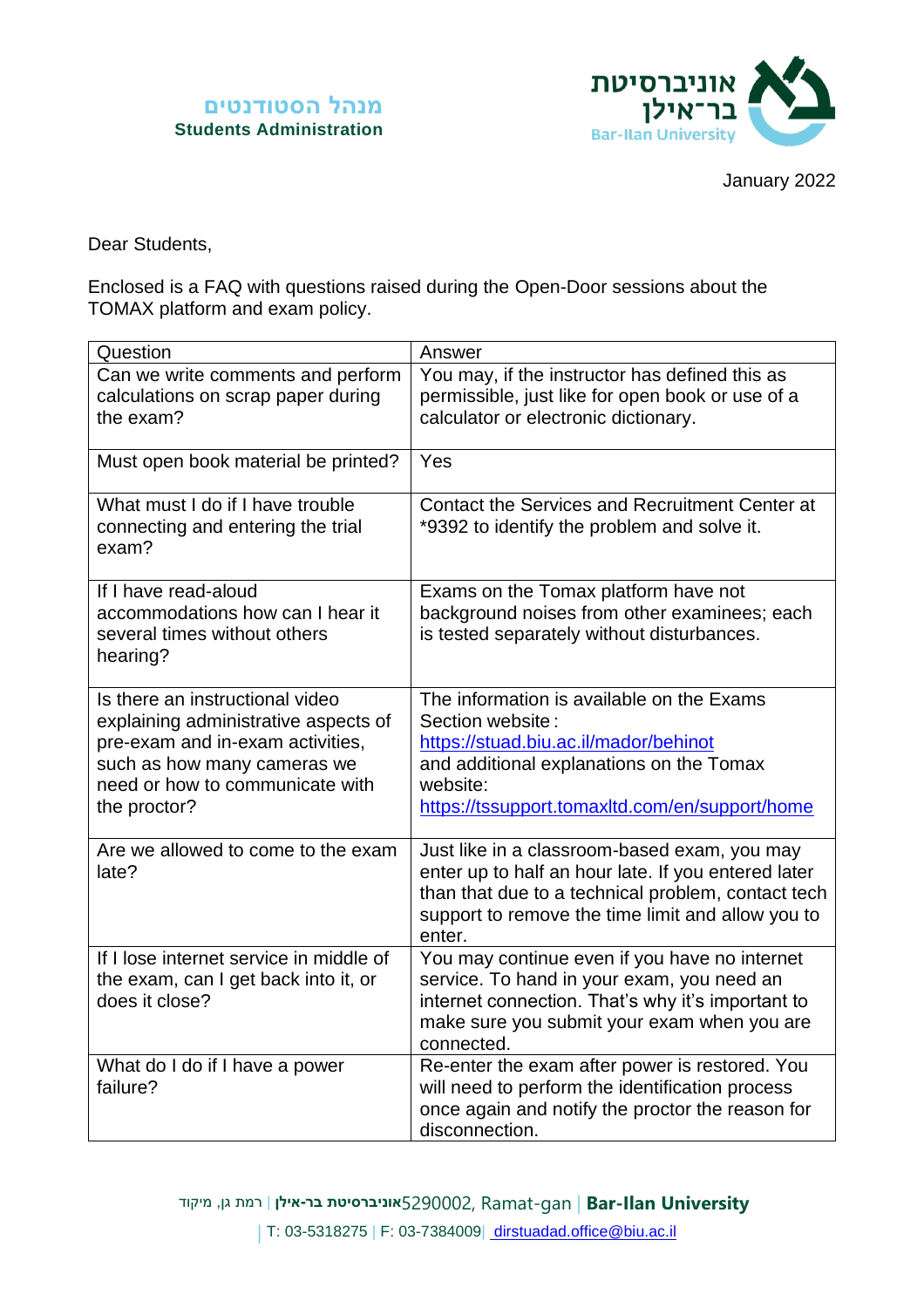#### **Students Administration**



|                                                                                                                                                                                                 | <b>Bar-Itan University</b>                                                                                                                                                                                                                                                                                                                                                                                                        |
|-------------------------------------------------------------------------------------------------------------------------------------------------------------------------------------------------|-----------------------------------------------------------------------------------------------------------------------------------------------------------------------------------------------------------------------------------------------------------------------------------------------------------------------------------------------------------------------------------------------------------------------------------|
| Who can I turn to if I have technical<br>problems in middle of the test?                                                                                                                        | Chat with the proctor. If the problem doesn't<br>allow that, contact telephone support *9392 at<br>the Services and Recruitment Center.                                                                                                                                                                                                                                                                                           |
| If students have questions during the<br>$exam - how do they contact the$<br>instructor?                                                                                                        | Via dedicated chat with the instructor. There's an<br>icon on top of the screen through which you can<br>contact the instructor directly to ask questions<br>about the exam, and a separate icon for the<br>proctor for administrative and technical issues.                                                                                                                                                                      |
| If the exam time is over and a<br>student didn't click on submit, is the<br>exam submitted automatically? Are<br>the answers saved?                                                             | Yes, the exam is submitted automatically. The<br>answers are saved; pressing "save" is not<br>necessary.                                                                                                                                                                                                                                                                                                                          |
| Can we connect an external screen<br>and keyboard to our laptop?                                                                                                                                | Yes, but your laptop must be closed because use<br>of two screens is not permitted. Also, note the<br>technical limitation of defining only a single<br>screen, otherwise the platform will not allow you<br>to enter the exam.                                                                                                                                                                                                   |
| As per guidelines, we must enter<br>Tomax-based exams 30 minutes for<br>exam start time, in order to go<br>through the identification process.<br>May be take a restroom break at this<br>time? | Yes                                                                                                                                                                                                                                                                                                                                                                                                                               |
| What happens with students who are<br>eligible for accommodations that are<br>not time-based?                                                                                                   | Bar-Ilan is committed to the needs of students<br>with disabilities and students with learning<br>disabilities, and they will receive all<br>accommodations they are eligible for. Any<br>students eligible for accommodations should<br>contact Student Support and Accessibility who<br>will inform them of all relevant information for<br>their particular accommodations.<br>https://www2.biu.ac.il/Dean/meoravut/index.html |
| Can we use our student ID instead<br>of our Israel ID ('teudat zehut') for<br>identification?                                                                                                   | You may identify yourselves using any of the<br>following: Israel ID / driver's license / passport /<br>student ID                                                                                                                                                                                                                                                                                                                |
| May we take our exams through a<br>cellphone?                                                                                                                                                   | At this time exams cannot be taken through<br>cellphones or tablets - only through a computer.                                                                                                                                                                                                                                                                                                                                    |
| What should students who have a<br>Linux-based computer (that is, not<br>Windows- nor Mac-based) do? Can<br>they use that for their exams?                                                      | Option is available for taking exams on campus<br>using university computers in case students<br>cannot take their exams at home (registration via<br>administrative inquiry through the In-bar system<br>until January 9, 2022).                                                                                                                                                                                                 |
| Is Bar-Ilan insured for information<br>theft or damage to our computers?                                                                                                                        | Yes - Bar-Ilan has cyber insurance to cover such<br>extreme cases as well.                                                                                                                                                                                                                                                                                                                                                        |

| T: 03-5318275 | F: 03-7384009| [dirstuadad.office@biu.ac.il](mailto:%20dirstuadad.office@biu.ac.il)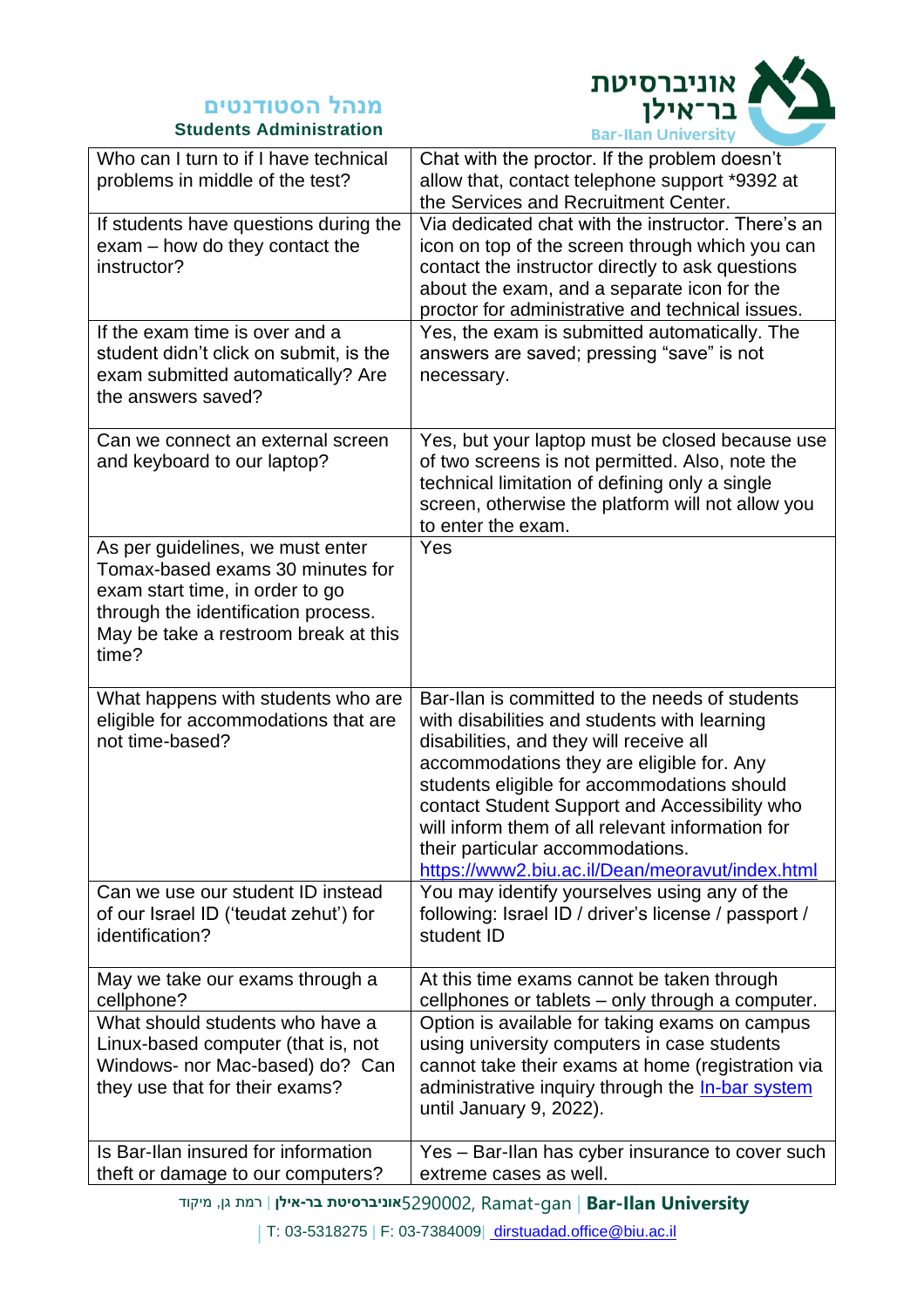



| What if the platform locks up the<br>exam-based computer causing<br>problems when taking the test? Is<br>there tech support? Will they be able<br>to handle such cases? | The platform does not lock up the computer. In<br>the case of a technical issue, contact the<br>Services and Recruitment Center at *9392. They<br>will forward your issue to a tech support<br>specialist who will try to guide you and help you<br>get back to the test, depending on the kind of<br>issue.                                                                               |  |
|-------------------------------------------------------------------------------------------------------------------------------------------------------------------------|--------------------------------------------------------------------------------------------------------------------------------------------------------------------------------------------------------------------------------------------------------------------------------------------------------------------------------------------------------------------------------------------|--|
| Is there a way to contact the course<br>instructor during the exam other than<br>through the exam chat?                                                                 | Communication during the exam is via chat only.<br>There is a separate chat for instructors on exam-<br>related questions, and a dedicated chat for<br>proctor/tech support for other questions or<br>issues.                                                                                                                                                                              |  |
| Can we eat during the exam?                                                                                                                                             | Preferably not, but if necessary, you may.                                                                                                                                                                                                                                                                                                                                                 |  |
| If students read their test questions<br>out loud - will their exams be<br>disqualified?                                                                                | It will be recorded by the platform as a<br>disciplinary incident. Since human proctors will<br>then be reviewing the material, they will know to<br>ignore it. Nevertheless, just like in a classroom-<br>based exam where silence should be<br>maintained, you shouldn't be talking out loud<br>during the Tomax-based exam either.                                                      |  |
| Who decides if cheating has<br>occurred and what are the criteria?                                                                                                      | The process is that a proctor from the Exam<br>Office reviews the integrity reports and identifies<br>actual incidents (not false warnings issued by the<br>platform). Such incidents will be forwarded for<br>handling by the standard procedure, just as<br>before.                                                                                                                      |  |
| If cheating is suspected, will<br>students have a chance to explain<br>their conduct that had been deemed<br>suspicious?                                                | As stated in the previous question - the process<br>remains as it has been until now. Clearly,<br>students will have the right to respond and<br>explain their conduct.                                                                                                                                                                                                                    |  |
| Is it possible to take an exam on<br>campus with paper and pencil and<br>not via the Tomax platform?                                                                    | Option is available for taking exams on campus<br>using university computers in case students<br>cannot take their exams at home (registration via<br>administrative inquiry through the In-bar system<br>until January 9, 2022).<br>Note that in those cases the exam is also on the<br>Tomax platform on a university computer under<br>human supervision instead of filmed supervision. |  |
| How will the platform respond to use<br>of a calculator / electronic dictionary                                                                                         | The procedure is as follows: a proctor from the<br>Exam Office reviews the integrity reports and<br>identifies actual incidents (not false warnings                                                                                                                                                                                                                                        |  |
|                                                                                                                                                                         |                                                                                                                                                                                                                                                                                                                                                                                            |  |

**University Ilan-Bar** | gan-Ramat 5290002,**אוניברסיטת בר- אילן** | רמת גן, מיקוד

| T: 03-5318275 | F: 03-7384009| [dirstuadad.office@biu.ac.il](mailto:%20dirstuadad.office@biu.ac.il)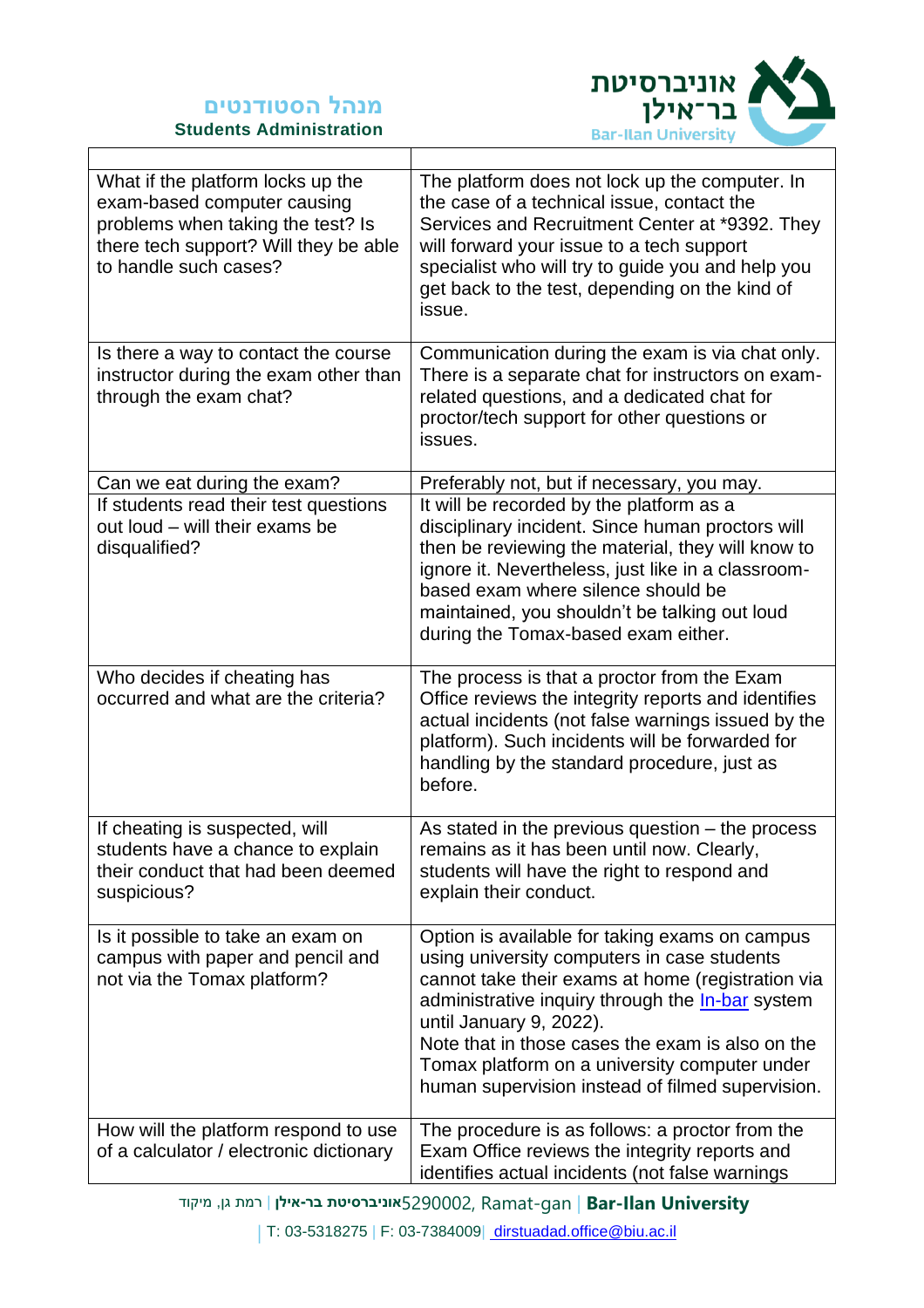



| / open book / writing on scrap paper<br>/ scanning?                                                                               | וטורוט ווערודע וואטר<br>marked by the platform). If support material has<br>been permitted for the exam, the proctor will<br>evaluate observed student conduct accordingly.                                                                                                                                                                                                                                                                                                                     |
|-----------------------------------------------------------------------------------------------------------------------------------|-------------------------------------------------------------------------------------------------------------------------------------------------------------------------------------------------------------------------------------------------------------------------------------------------------------------------------------------------------------------------------------------------------------------------------------------------------------------------------------------------|
| How can overlapping exams be<br>taken?                                                                                            | Overlapping online exams (held on the same day<br>and at the same time) cannot be arranged.                                                                                                                                                                                                                                                                                                                                                                                                     |
| Can earphones be used during the<br>exam?                                                                                         | No.                                                                                                                                                                                                                                                                                                                                                                                                                                                                                             |
| Are restroom breaks permitted?                                                                                                    | In exams of up to two hours, no restroom breaks<br>will be permitted; for longer exams, the proctor<br>must be notified via the chat upon leaving to the<br>restroom and upon returning. Restroom breaks<br>are permitted starting 45 minutes after the<br>beginning of the exam, and up to 30 minutes<br>before the end.<br>Students with Student Support and Accessibility<br>authorization may take a restroom break<br>provided they notify the proctor upon leaving and<br>upon returning. |
| Can we get up to get a drink or to<br>ask apartment mates to be quiet?                                                            | You may not walk out in middle of the exam;<br>these things should be arranged ahead of time.<br>In extreme cases notify the proctor via the chat to<br>obtain explicit permission.                                                                                                                                                                                                                                                                                                             |
| What about students eligible for<br>extra time?                                                                                   | Time extensions are recorded in the system. If<br>you encounter a problem inform the proctor via<br>the chat for handling. Proctors have the<br>information on time extension eligibility and any<br>such problem be taken care of during the test.                                                                                                                                                                                                                                             |
| What happens with students who<br>have a 'kosher' phone and can't<br>receive the login code via SMS?                              | Option is available for taking exams on campus<br>using university computers in case students<br>cannot take their exams at home (registration via<br>administrative inquiry through the In-bar system<br>until January 9, 2022).                                                                                                                                                                                                                                                               |
| Can the platform be downloaded on<br>a computer that has an internet<br>filter?                                                   | Internet Rimon is supported. Contact the vendor<br>ahead of time to lower the filtering level to a<br>minimum and in any event, verify that the exam<br>works with the filtering level by performing the<br>trial exam.                                                                                                                                                                                                                                                                         |
| Exams for which the answer sheet<br>must be scanned require technical<br>activity – do these come at the<br>expense of exam time? | No, extra time is allotted for scanning. Only after<br>exam submission does the scanning option<br>open. Time is allotted based on the number of<br>questions whose answers must be scanned.                                                                                                                                                                                                                                                                                                    |